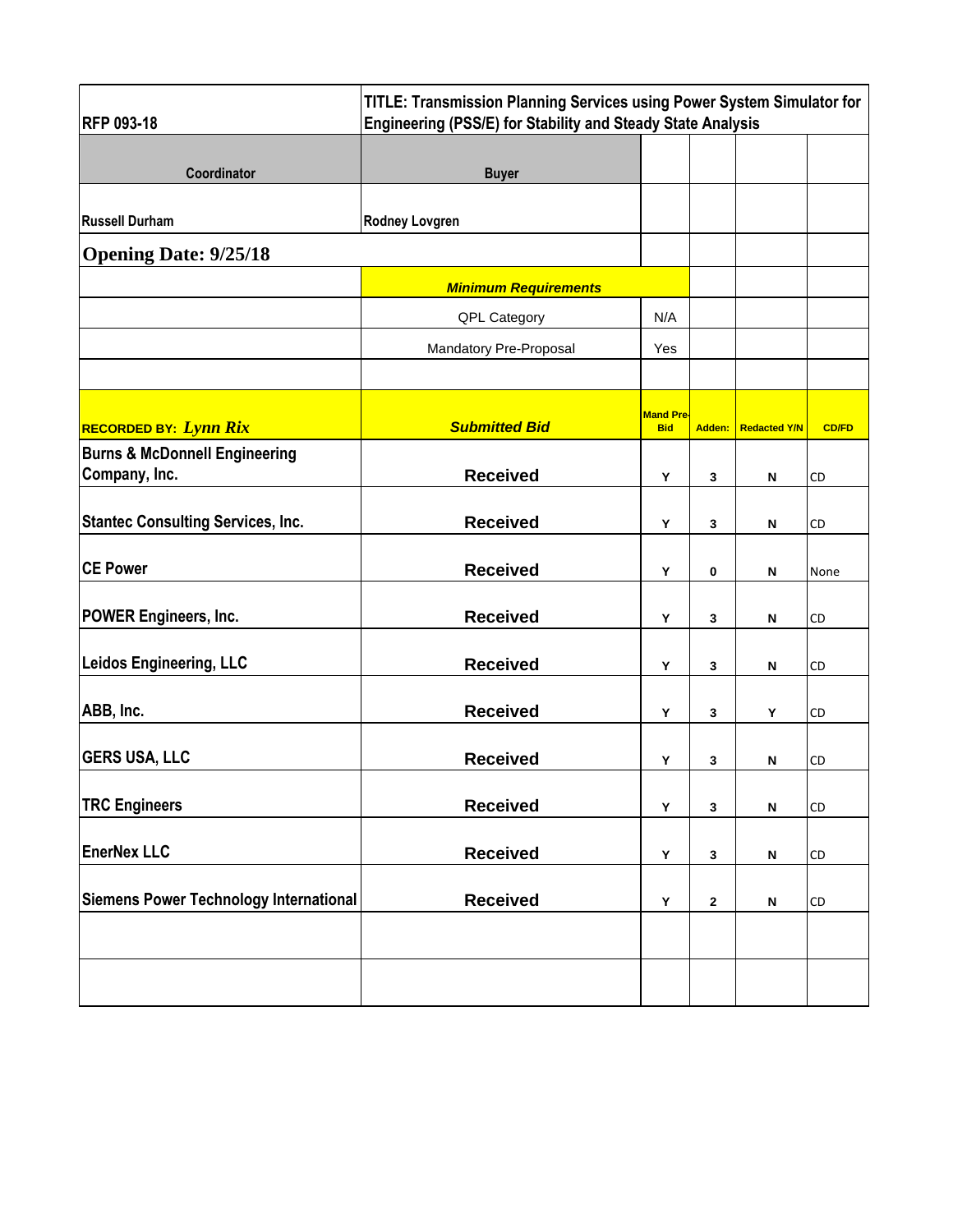| <b>RFP 120-18</b>                                                   | TITLE: Design, Permitting, and Construction Management for the<br><b>Galvanized Pipe Replacement Program</b> |                                             |           |             |                      |                          |
|---------------------------------------------------------------------|--------------------------------------------------------------------------------------------------------------|---------------------------------------------|-----------|-------------|----------------------|--------------------------|
| <b>COORDINATOR</b>                                                  | <b>BUYER</b>                                                                                                 |                                             |           |             |                      |                          |
| <b>Kenneth Chascin</b>                                              |                                                                                                              |                                             | Dan Kruck |             |                      |                          |
| Email: chaskj@jea.com                                               |                                                                                                              | Email: krucdr@jea.com                       |           |             |                      |                          |
|                                                                     |                                                                                                              | <b>Bid Opening Date: September 25, 2018</b> |           |             |                      |                          |
| <b>MINIMUM REQUIREMENTS</b>                                         |                                                                                                              |                                             |           |             |                      |                          |
| QPL Category: WE4                                                   |                                                                                                              |                                             |           |             |                      |                          |
| RPL Category: N/A                                                   |                                                                                                              |                                             |           |             |                      |                          |
|                                                                     | Pre-Bid Type: MANDATORY                                                                                      |                                             |           |             |                      |                          |
| <b>RECORDED BY:</b>                                                 |                                                                                                              | <b>Submitted Bid</b>                        | Pre-Bid   | Addendum(s) | Redacted Copy<br>Y/N | Electronic Copy<br>CD/FD |
| <b>CMTS, LLC</b>                                                    |                                                                                                              | <b>Received</b>                             | Y         | 1           | N                    | <b>FD</b>                |
| <b>England-Thims &amp; Miller, Inc.</b>                             | <b>Received</b>                                                                                              | Y                                           | 3         | N           | <b>FD</b>            |                          |
| <b>Construction &amp; Engineering Services</b><br>Consultants, Inc. | <b>Received</b>                                                                                              | Y                                           | 3         | N           | <b>FD</b>            |                          |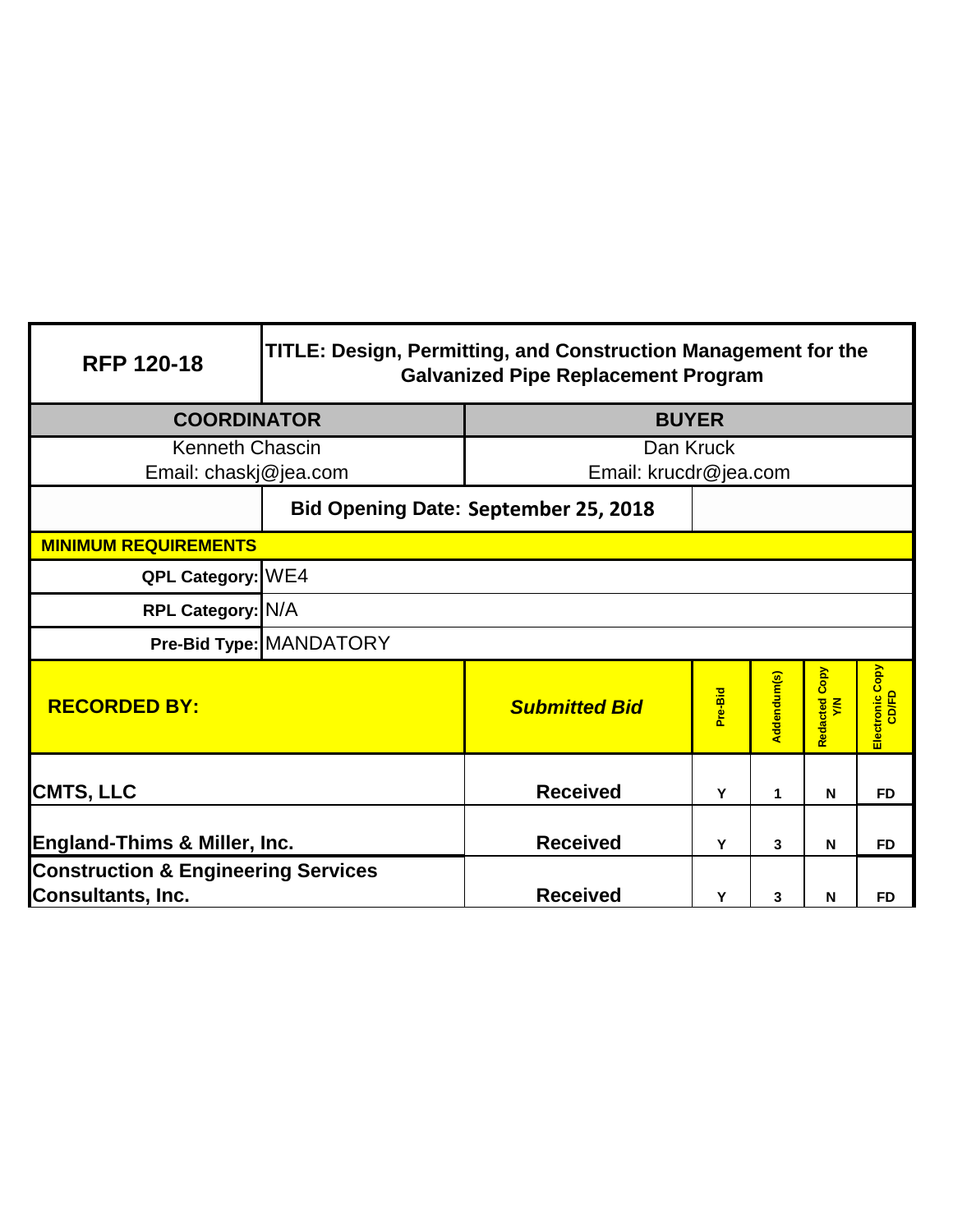|                                                                                                     |                                                                                      | <b>TABULATION FORM</b>                       |                                             |                           |  |
|-----------------------------------------------------------------------------------------------------|--------------------------------------------------------------------------------------|----------------------------------------------|---------------------------------------------|---------------------------|--|
| Type and Number: ITN 132-18                                                                         | TITLE: Underground Water, Wastewater and Reuse Grid Repair and Installation Services |                                              |                                             |                           |  |
| Opening Date: 9/25/18                                                                               | RBL/QPL Cat: WM2 and WM3                                                             | ADV: Runs 9/10/18                            | JSEB: Optional                              | <b>SAFETY: Yes</b>        |  |
| Pre-Meeting Date: September 14, 2018                                                                | Pre-Meeting Mandatory or Optional:                                                   | Category Manager: Joe Perez - perejl@jea.com |                                             |                           |  |
| Pre-Meeting Time: 9:30 a.m.                                                                         | Optional                                                                             | Buyer: Rodney Lovgren - lovgrd@jea.com       |                                             |                           |  |
| Location: JEA Customer Center, 1st Floor, Room 002, 21 W. Church Street.,<br>Jacksonville, FL 32202 |                                                                                      |                                              | Coordinator: Justin Sencer - sencjb@jea.com |                           |  |
| Teleconference: N/A                                                                                 |                                                                                      | NTP:                                         | <b>Award Date:</b>                          |                           |  |
| Adden 1: 9/18/18                                                                                    | Adden 2: 9/21/18                                                                     | Adden 3:                                     | Adden 4:                                    | Adden 5:                  |  |
| Adden 6:                                                                                            | Adden 7:                                                                             | Adden 8:                                     | Adden 9:                                    | Adden 10:                 |  |
| <b>COMPANY NAME</b>                                                                                 | <b>SUBMITTED BID</b>                                                                 | <b>PRE-MEETING</b><br><b>ATTENDANCE</b>      | <b>ADDENDUM</b><br>ACKNOWLEDGED             | <b>ELECTRONIC VERSION</b> |  |
| J.B. Coxwell Contracting, Inc.                                                                      | <b>Received</b>                                                                      | Υ                                            | $\mathbf{2}$                                | <b>Flash Drive</b>        |  |
| Petticoat-Schmitt Civil Contractors, Inc.                                                           | Received                                                                             | Υ                                            | $\mathbf{2}$                                | C.D.                      |  |
| <b>Callaway Contracting, Inc.</b>                                                                   | <b>Received</b>                                                                      | Υ                                            | $\mathbf{2}$                                | <b>Flash Drive</b>        |  |
|                                                                                                     |                                                                                      |                                              |                                             |                           |  |
|                                                                                                     |                                                                                      |                                              |                                             |                           |  |
|                                                                                                     |                                                                                      |                                              |                                             |                           |  |
|                                                                                                     |                                                                                      |                                              |                                             |                           |  |
|                                                                                                     |                                                                                      |                                              |                                             |                           |  |
|                                                                                                     |                                                                                      |                                              |                                             |                           |  |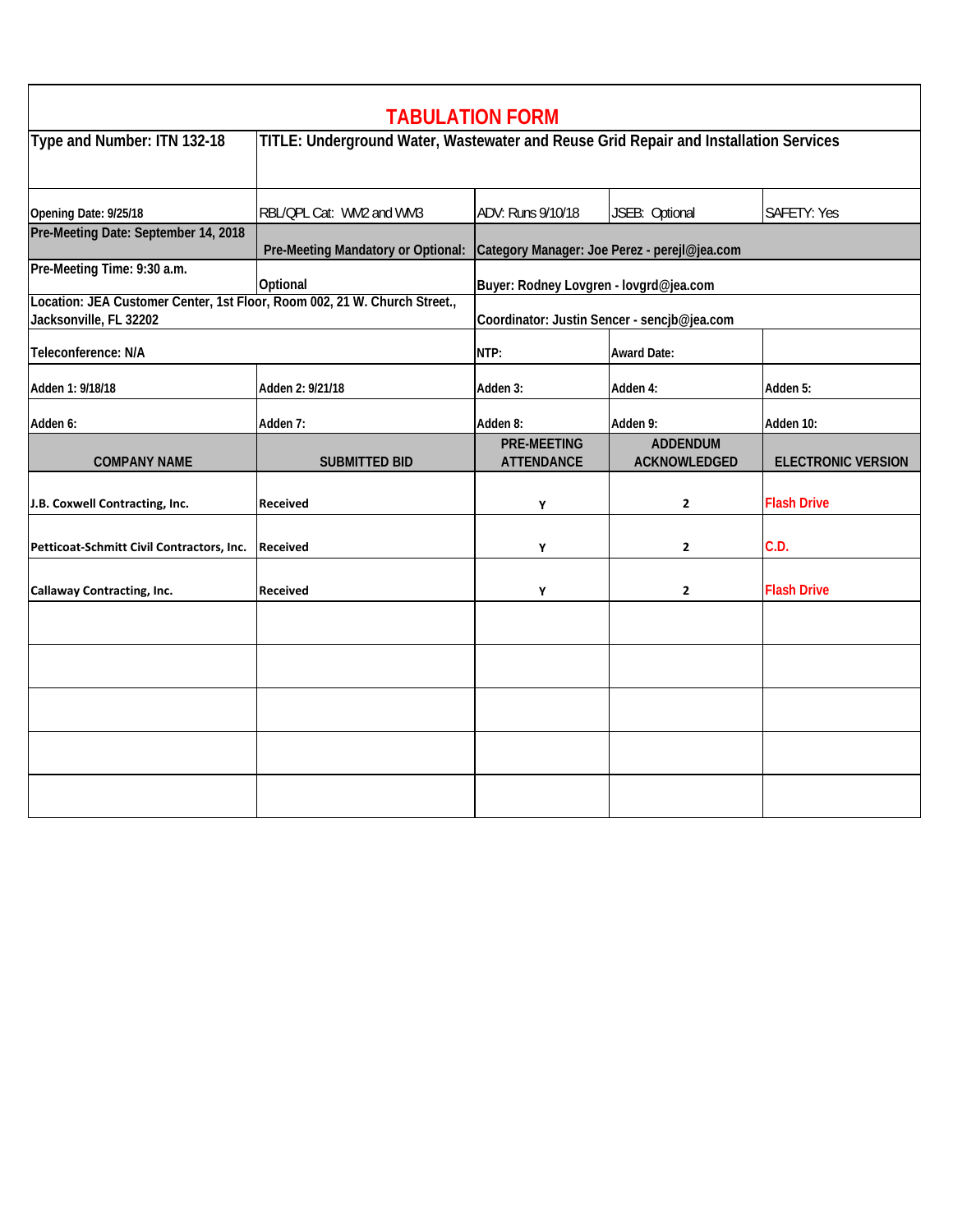| <b>TABULATION FORM</b>                                                                              |                                                                                      |                                              |                                        |                           |  |  |
|-----------------------------------------------------------------------------------------------------|--------------------------------------------------------------------------------------|----------------------------------------------|----------------------------------------|---------------------------|--|--|
| Type and Number: IFB 138-18                                                                         | TITLE: Circuits 688 and 682 Pothead Replacement at Hunter Road & Kennedy Substations |                                              |                                        |                           |  |  |
| Opening Date: September 25, 2018                                                                    | RBL/OPL Cat: RBL - EG8                                                               | ADV: 8/30/18                                 | JSEB: Optional                         | <b>SAFETY: Yes</b>        |  |  |
| Pre-Meeting Date: 9/12/18                                                                           | Pre-Meeting Mandatory or Optional: Category Manager: Joe Perez - perejl@jea.com      |                                              |                                        |                           |  |  |
| Pre-Meeting Time: 10:30 a.m.                                                                        | Optional                                                                             | Buyer: Rodney Lovgren - lovgrd@jea.com       |                                        |                           |  |  |
| Location: JEA Customer Center, 1st Floor, Room 002, 21 W. Church Street.,<br>Jacksonville, FL 32202 |                                                                                      | Coordinator: Jason Rinehart - rineja@jea.com |                                        |                           |  |  |
| Teleconference: N/A                                                                                 |                                                                                      | NTP:                                         | <b>Award Date:</b>                     |                           |  |  |
| Adden 1:                                                                                            | Adden 2:                                                                             | Adden 3:                                     | Adden 4:                               | Adden 5:                  |  |  |
| Adden 6:                                                                                            | Adden 7:                                                                             | Adden 8:                                     | Adden 9:                               | Adden 10:                 |  |  |
| <b>COMPANY NAME</b>                                                                                 | <b>SUBMITTED BID</b>                                                                 | <b>PRE-MEETING</b><br><b>ATTENDANCE</b>      | <b>ADDENDUM</b><br><b>ACKNOWLEDGED</b> | <b>ELECTRONIC VERSION</b> |  |  |
| W.A. Chester, L.L.C                                                                                 | \$409,000.00                                                                         | Υ                                            |                                        | <b>Flash Drive</b>        |  |  |
| Prysmian Cables and Systems USA, LLC                                                                | \$635,080.00                                                                         | Υ                                            |                                        | <b>Flash Drive</b>        |  |  |
|                                                                                                     |                                                                                      |                                              |                                        |                           |  |  |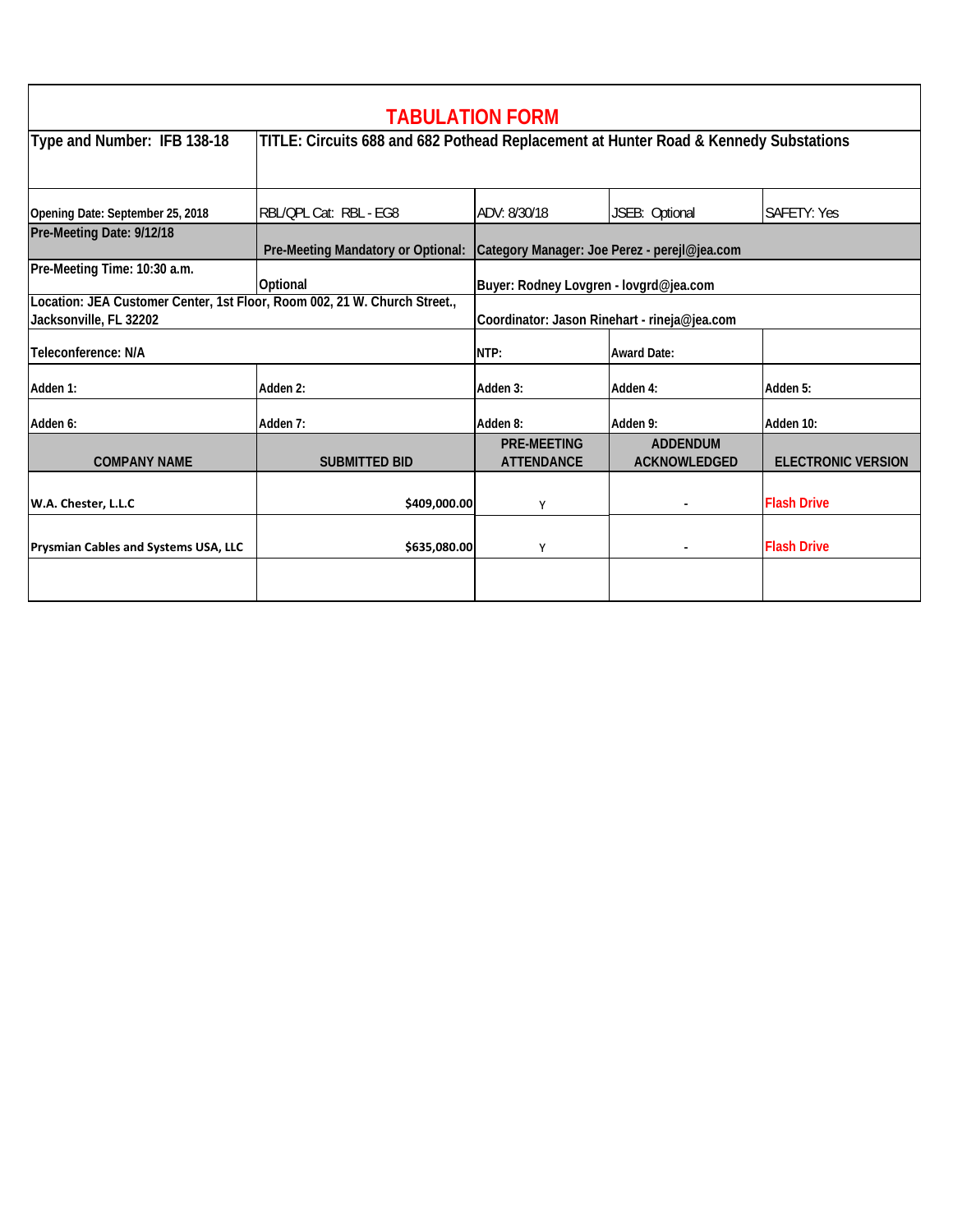| <b>TABULATION FORM</b>                                                                                                                    |                                                                                             |                                         |                                        |                           |  |  |
|-------------------------------------------------------------------------------------------------------------------------------------------|---------------------------------------------------------------------------------------------|-----------------------------------------|----------------------------------------|---------------------------|--|--|
| Type and Number: ITN 146-18                                                                                                               | TITLE: Customer Payment Processing Services - Bank to Bank Payments and/or Lockbox Payments |                                         |                                        |                           |  |  |
| Opening Date: 09/25/18                                                                                                                    | RBL/QPL Cat: N/A                                                                            | ADV: 08/28/18                           | JSEB: Optional                         | SAFETY: No                |  |  |
| Pre-Meeting Date: 08/31/18, 09/12/18                                                                                                      | <b>Pre-Meeting Mandatory or Optional:</b>                                                   | <b>Category Manager: Nathan Woyak</b>   |                                        |                           |  |  |
| Pre-Meeting Time: 1:30PM, 3:30PM                                                                                                          | <b>Mandatory</b>                                                                            | <b>Buyer: Nick Dambrose</b>             |                                        |                           |  |  |
| Location: JEA Customer Center, 1st Floor, Room 002, 21 W. Church Street.,<br>Jacksonville, FL 32202<br><b>Coordinator: Dan Boatwright</b> |                                                                                             |                                         |                                        |                           |  |  |
| Teleconference: Dial In: 1-888-714-6484, Passcode: 817050                                                                                 | NTP:                                                                                        | <b>Award Date:</b>                      |                                        |                           |  |  |
| Adden 1: 09/05/18                                                                                                                         | Adden 2: 09/10/18                                                                           | Adden 3: 09/11/18                       | Adden 4: 09/20/18                      | Adden 5:                  |  |  |
| Adden 6:                                                                                                                                  | Adden 7:                                                                                    | Adden 8:                                | Adden 9:                               | Adden 10:                 |  |  |
| <b>COMPANY NAME</b>                                                                                                                       | <b>SUBMITTED BID</b>                                                                        | <b>PRE-MEETING</b><br><b>ATTENDANCE</b> | <b>ADDENDUM</b><br><b>ACKNOWLEDGED</b> | <b>ELECTRONIC VERSION</b> |  |  |
| <b>SunTrust Bank</b>                                                                                                                      | <b>Received</b>                                                                             | Y                                       | 4                                      | <b>FD</b>                 |  |  |
| <b>U. S. Bank, N. A.</b>                                                                                                                  | <b>Received</b>                                                                             | Y                                       | 4                                      | <b>FD</b>                 |  |  |
| <b>Wells Fargo Bank</b>                                                                                                                   | <b>Received</b>                                                                             | Y                                       | 4                                      | <b>FD</b>                 |  |  |
| <b>Bill2Pay, LLC</b>                                                                                                                      | <b>Received</b>                                                                             | Y                                       | 4                                      | <b>FD</b>                 |  |  |
|                                                                                                                                           |                                                                                             |                                         |                                        |                           |  |  |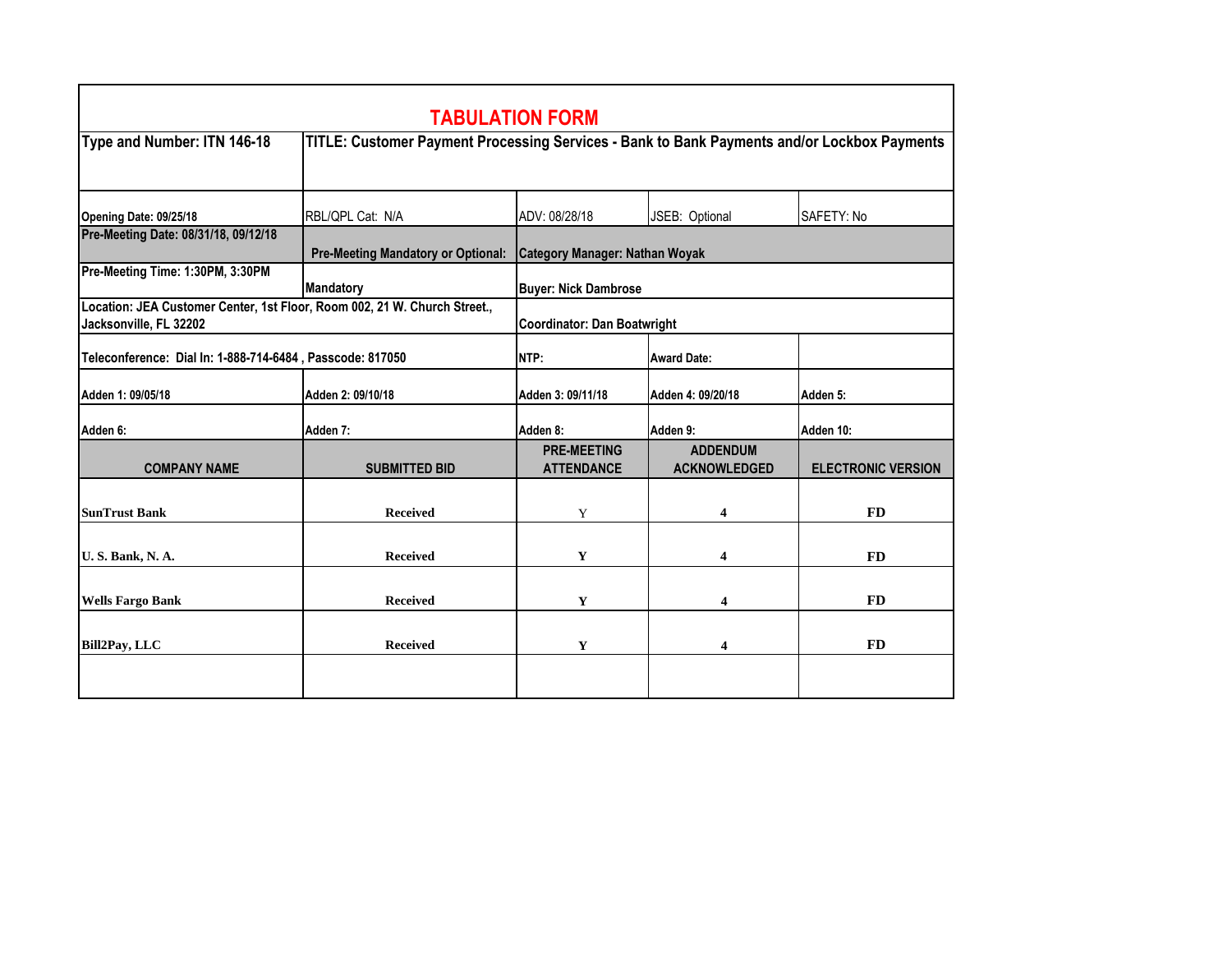| <b>TABULATION FORM</b>                                                                  |                                                                                 |                                                                                                                  |                                        |                           |  |  |
|-----------------------------------------------------------------------------------------|---------------------------------------------------------------------------------|------------------------------------------------------------------------------------------------------------------|----------------------------------------|---------------------------|--|--|
| Type and Number: IFB 147-18                                                             | TITLE: Brandy Branch Generating Station T2 230kV Cable Addition                 |                                                                                                                  |                                        |                           |  |  |
| Opening Date: 9/11/18 9/25/18                                                           | RBL/OPL Cat: N/A                                                                | ADV: 8/17/18                                                                                                     | JSEB: Optional                         | <b>SAFETY: Yes</b>        |  |  |
| Pre-Meeting Date: 8/28/18                                                               | Pre-Meeting Mandatory or Optional: Category Manager: Joe Perez - perejl@jea.com |                                                                                                                  |                                        |                           |  |  |
| Pre-Meeting Time: 9:00 a.m.                                                             | Mandatory                                                                       | Buyer: Rodney Lovgren - lovgrd@jea.com                                                                           |                                        |                           |  |  |
| Location: BBGS, Main Conference Room, 15701 W. Beaver Street,<br>Jacksonville, FL 32234 |                                                                                 | Coordinator: Jason Rinehart - jea.com; Engineering Coordinator: Russell<br>Coby - russell.coby@worleyparsons.com |                                        |                           |  |  |
| Teleconference: N/A                                                                     |                                                                                 | NTP:                                                                                                             | <b>Award Date:</b>                     |                           |  |  |
| Adden 1: 09/07/18                                                                       | Adden 2: 9/10/18                                                                | Adden 3: 9/13/18                                                                                                 | Adden 4:                               | Adden 5:                  |  |  |
| Adden 6:                                                                                | Adden 7:                                                                        | Adden 8:                                                                                                         | Adden 9:                               | Adden 10:                 |  |  |
| <b>COMPANY NAME</b>                                                                     | <b>SUBMITTED BID</b>                                                            | <b>PRE-MEETING</b><br><b>ATTENDANCE</b>                                                                          | <b>ADDENDUM</b><br><b>ACKNOWLEDGED</b> | <b>ELECTRONIC VERSION</b> |  |  |
| Prysmian Cables and Systems USA, LLC                                                    | \$523,809.75                                                                    | Υ                                                                                                                | 3                                      | <b>Flash Drive</b>        |  |  |
| Taihan Electric USA Ltd.                                                                | \$533,686.47                                                                    | Υ                                                                                                                | 3                                      | <b>Flash Drive</b>        |  |  |
| Southwire Company, LLC                                                                  | \$565,303.31                                                                    | Υ                                                                                                                | 0                                      | <b>Flash Drive</b>        |  |  |